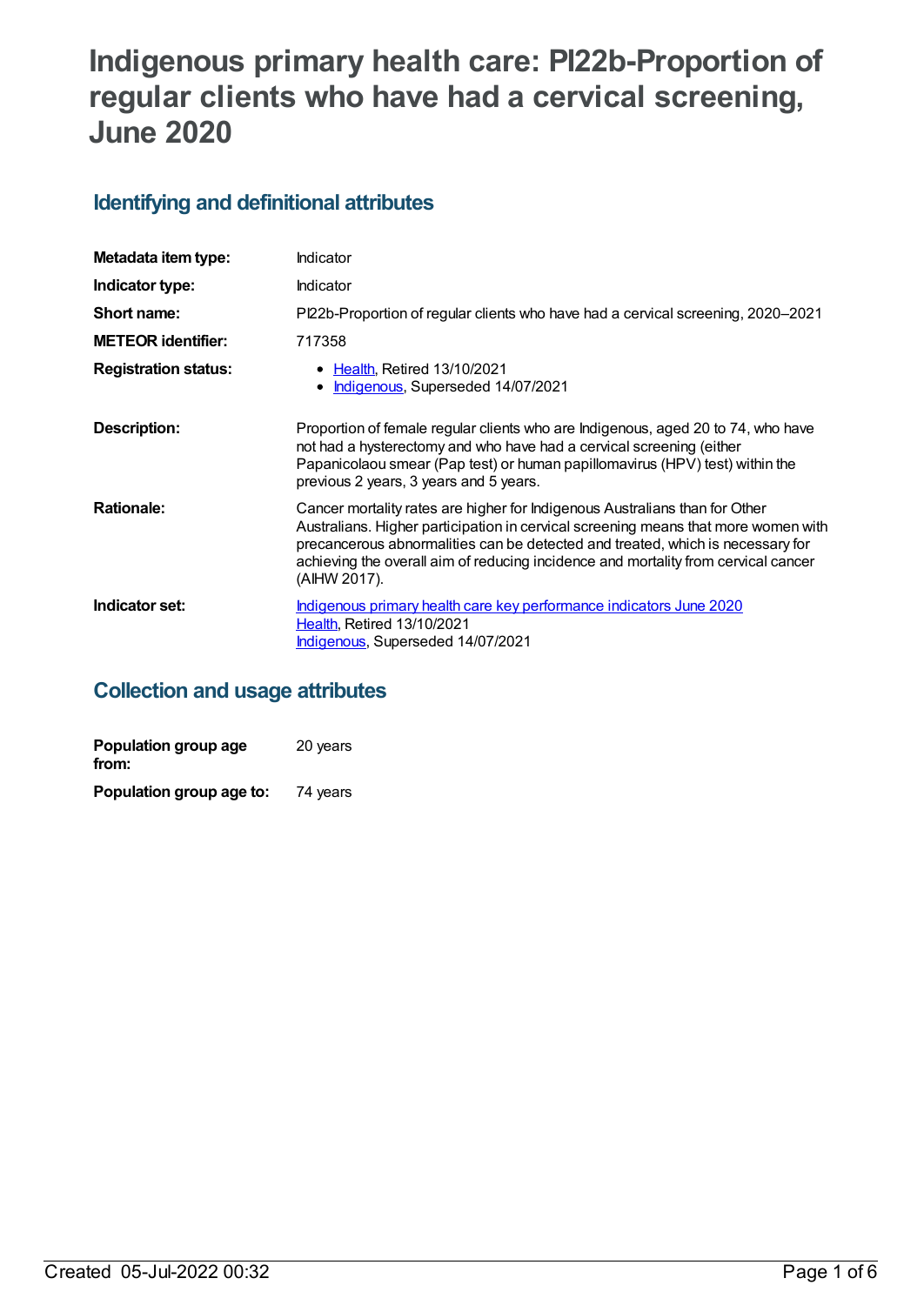| <b>Computation description:</b> | Proportion of regular clients who are Indigenous, aged 20 to 74, who have not had a<br>hysterectomy and who have had a cervical screening (either Pap test or HPV test)<br>within the previous 2 years, 3 years and 5 years.                                                                                                                                                                           |
|---------------------------------|--------------------------------------------------------------------------------------------------------------------------------------------------------------------------------------------------------------------------------------------------------------------------------------------------------------------------------------------------------------------------------------------------------|
|                                 | 'Regular client' refers to a client of an Australian Government Department of Health-<br>funded primary health-care service (that is required to report against the Indigenous<br>primary health care key performance indicators) who has an active medical record;<br>that is, a client who has attended the Department of Health-funded primary health-<br>care service at least 3 times in 2 years. |
|                                 | Count is of women, not tests.                                                                                                                                                                                                                                                                                                                                                                          |
|                                 | A Pap test is a test that detects abnormal cell changes.                                                                                                                                                                                                                                                                                                                                               |
|                                 | An HPV test is a test that detects persistent HPV infection that causes the abnormal<br>cell changes prior to the development of cervical cancer.                                                                                                                                                                                                                                                      |
|                                 | Include either Pap tests conducted prior to 1 December 2017 or HPV tests<br>conducted from 1 December 2017.                                                                                                                                                                                                                                                                                            |
|                                 | Include HPV tests where the sample is either collected by a health practitioner or self-<br>collected.                                                                                                                                                                                                                                                                                                 |
|                                 | Presented as a percentage.                                                                                                                                                                                                                                                                                                                                                                             |
|                                 | Calculated separately for women who have had a cervical screening within<br>the previous 2 years, the previous 3 years and/or the previous 5 years.                                                                                                                                                                                                                                                    |
| <b>Computation:</b>             | (Numerator $\div$ Denominator) x 100                                                                                                                                                                                                                                                                                                                                                                   |
| Numerator:                      | Calculation A: Number of regular clients who are Indigenous, aged 20 to 74, who<br>have not had a hysterectomy and who have had a cervical screening within the<br>previous 2 years.                                                                                                                                                                                                                   |
|                                 | Calculation B: Number of regular clients who are Indigenous, aged 20 to 74, who<br>have not had a hysterectomy and who have had a cervical screening within the<br>previous 3 years.                                                                                                                                                                                                                   |
|                                 | Calculation C: Number of regular clients who are Indigenous, aged 20 to 74, who<br>have not had a hysterectomy and who have had a cervical screening within the<br>previous 5 years.                                                                                                                                                                                                                   |
| <b>Numerator data elements:</b> | Data Element / Data Set-                                                                                                                                                                                                                                                                                                                                                                               |
|                                 | Person-age, total years N[NN]                                                                                                                                                                                                                                                                                                                                                                          |
|                                 | Data Source                                                                                                                                                                                                                                                                                                                                                                                            |
|                                 | Indigenous primary health care data collection                                                                                                                                                                                                                                                                                                                                                         |
|                                 | NMDS / DSS                                                                                                                                                                                                                                                                                                                                                                                             |
|                                 | Indigenous primary health care NBEDS 2020-21                                                                                                                                                                                                                                                                                                                                                           |
|                                 | Data Element / Data Set-                                                                                                                                                                                                                                                                                                                                                                               |
|                                 | Female-hysterectomy indicator, yes/no code N                                                                                                                                                                                                                                                                                                                                                           |
|                                 | <b>Data Source</b>                                                                                                                                                                                                                                                                                                                                                                                     |
|                                 | Indigenous primary health care data collection                                                                                                                                                                                                                                                                                                                                                         |
|                                 | NMDS / DSS                                                                                                                                                                                                                                                                                                                                                                                             |
|                                 | Indigenous primary health care NBEDS 2020-21                                                                                                                                                                                                                                                                                                                                                           |
|                                 | Data Element / Data Set                                                                                                                                                                                                                                                                                                                                                                                |
|                                 | Person-Indigenous status, code N                                                                                                                                                                                                                                                                                                                                                                       |
|                                 | Data Source                                                                                                                                                                                                                                                                                                                                                                                            |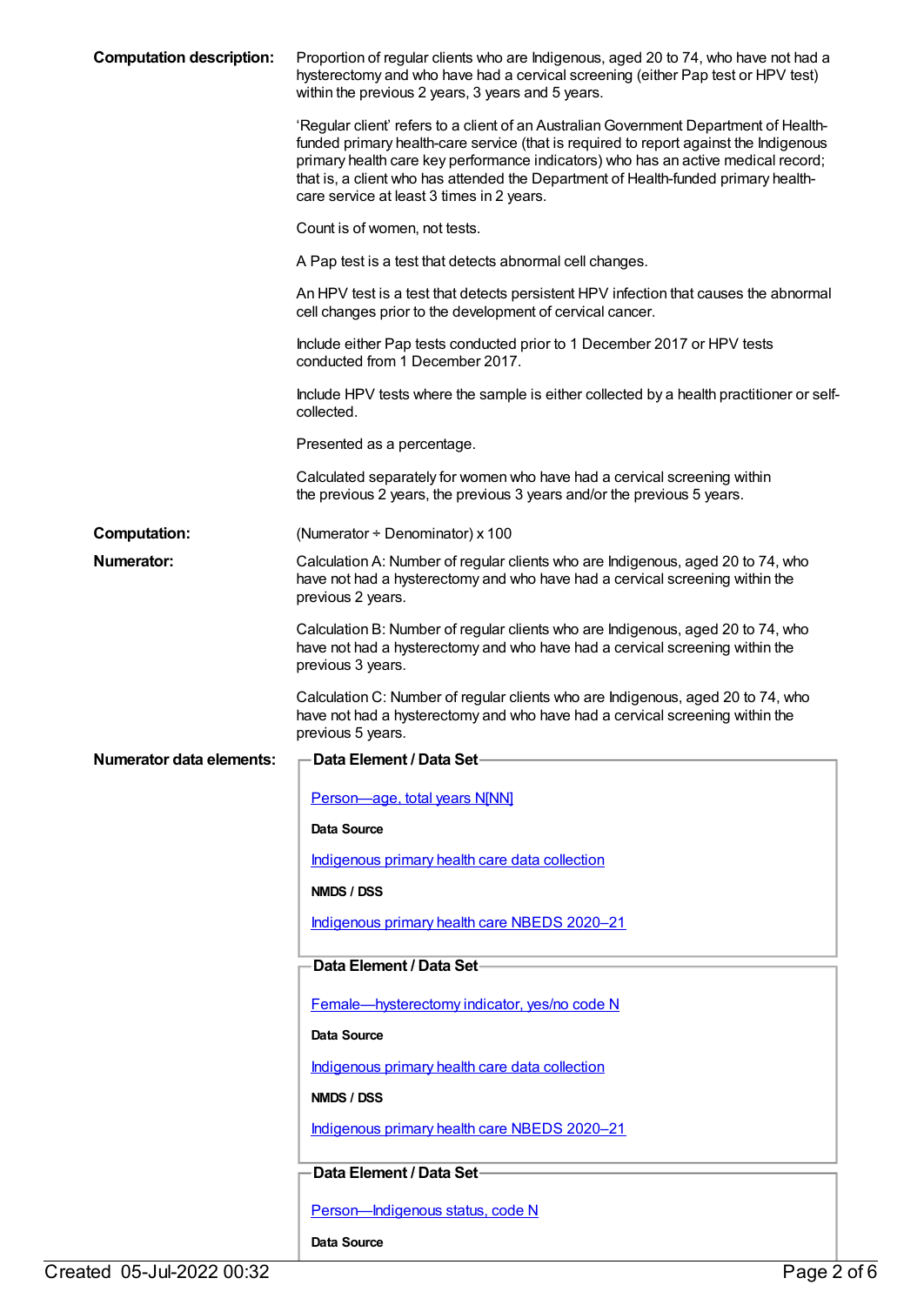[Indigenous](https://meteor.aihw.gov.au/content/430643) primary health care data collection

**NMDS / DSS**

[Indigenous](https://meteor.aihw.gov.au/content/715320) primary health care NBEDS 2020–21

#### **Data Element / Data Set**

[Person—sex,](https://meteor.aihw.gov.au/content/635126) code X

**Data Source**

[Indigenous](https://meteor.aihw.gov.au/content/430643) primary health care data collection

**NMDS / DSS**

[Indigenous](https://meteor.aihw.gov.au/content/715320) primary health care NBEDS 2020–21

**Guide for use**

Female only.

#### **Data Element / Data Set**

[Person—regular](https://meteor.aihw.gov.au/content/686291) client indicator, yes/no code N

**Data Source**

[Indigenous](https://meteor.aihw.gov.au/content/430643) primary health care data collection

**NMDS / DSS**

[Indigenous](https://meteor.aihw.gov.au/content/715320) primary health care NBEDS 2020–21

#### **Data Element / Data Set**

Female—cervical screening indicator, yes/no/not [stated/inadequately](https://meteor.aihw.gov.au/content/719551) described code N

#### **Data Source**

[Indigenous](https://meteor.aihw.gov.au/content/430643) primary health care data collection

#### **NMDS / DSS**

[Indigenous](https://meteor.aihw.gov.au/content/715320) primary health care NBEDS 2020–21

**Denominator:** Calculation A, B and C: Total number of regular clients who are Indigenous, aged 20 to 74 who have not had a hysterectomy.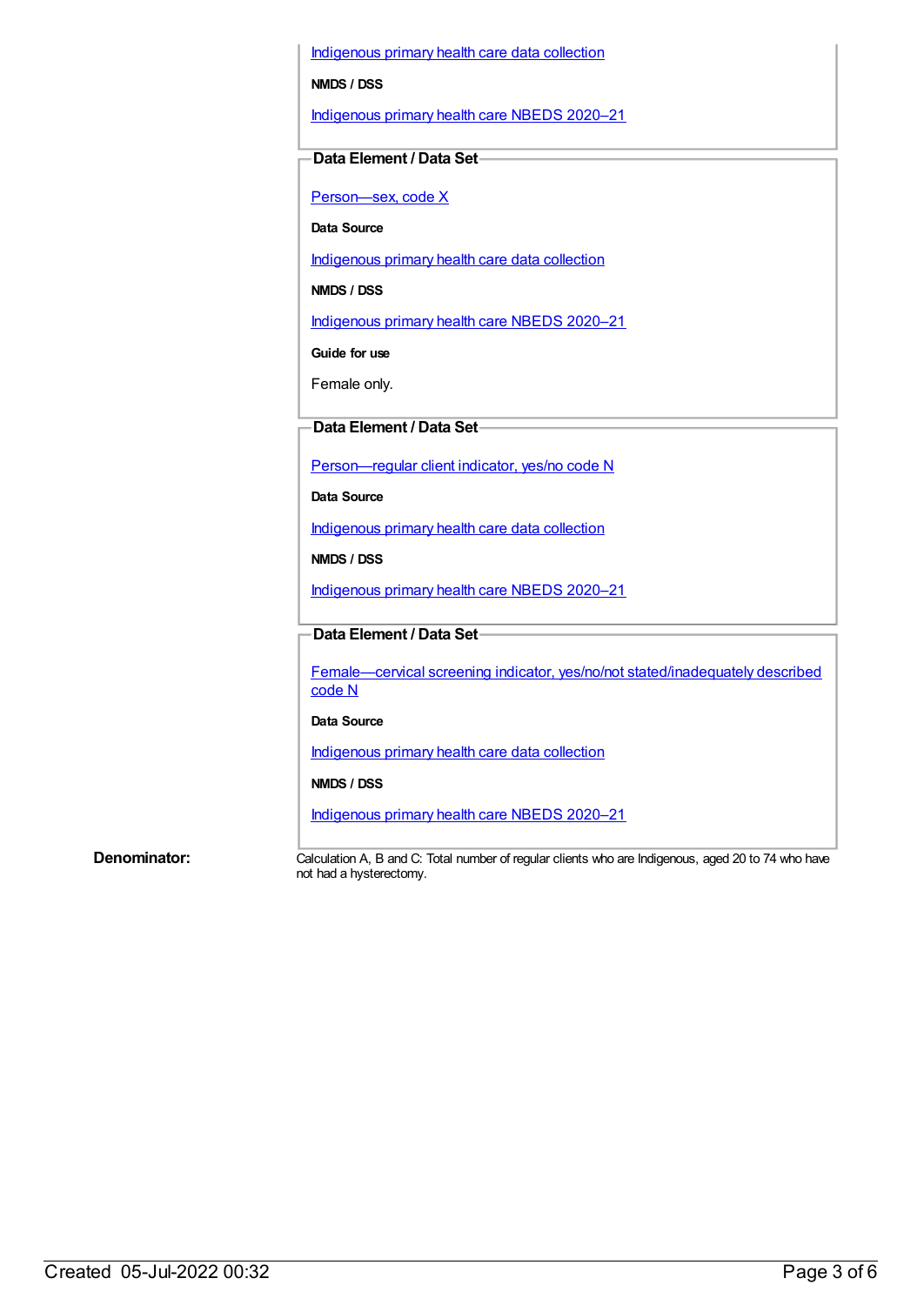#### **Denominator data elements:**

#### **Data Element / Data Set**

[Person—age,](https://meteor.aihw.gov.au/content/303794) total years N[NN]

**Data Source**

[Indigenous](https://meteor.aihw.gov.au/content/430643) primary health care data collection

**NMDS / DSS**

[Indigenous](https://meteor.aihw.gov.au/content/715320) primary health care NBEDS 2020–21

#### **Data Element / Data Set**

[Female—hysterectomy](https://meteor.aihw.gov.au/content/457775) indicator, yes/no code N

**Data Source**

[Indigenous](https://meteor.aihw.gov.au/content/430643) primary health care data collection

**NMDS / DSS**

[Indigenous](https://meteor.aihw.gov.au/content/715320) primary health care NBEDS 2020–21

#### **Data Element / Data Set**

[Person—Indigenous](https://meteor.aihw.gov.au/content/602543) status, code N

**Data Source**

[Indigenous](https://meteor.aihw.gov.au/content/430643) primary health care data collection

**NMDS / DSS**

[Indigenous](https://meteor.aihw.gov.au/content/715320) primary health care NBEDS 2020–21

#### **Data Element / Data Set**

[Person—sex,](https://meteor.aihw.gov.au/content/635126) code X

**Data Source**

[Indigenous](https://meteor.aihw.gov.au/content/430643) primary health care data collection

**NMDS / DSS**

[Indigenous](https://meteor.aihw.gov.au/content/715320) primary health care NBEDS 2020–21

**Guide for use**

Female only.

#### **Data Element / Data Set**

[Person—regular](https://meteor.aihw.gov.au/content/686291) client indicator, yes/no code N

**Data Source**

[Indigenous](https://meteor.aihw.gov.au/content/430643) primary health care data collection

**NMDS / DSS**

[Indigenous](https://meteor.aihw.gov.au/content/715320) primary health care NBEDS 2020–21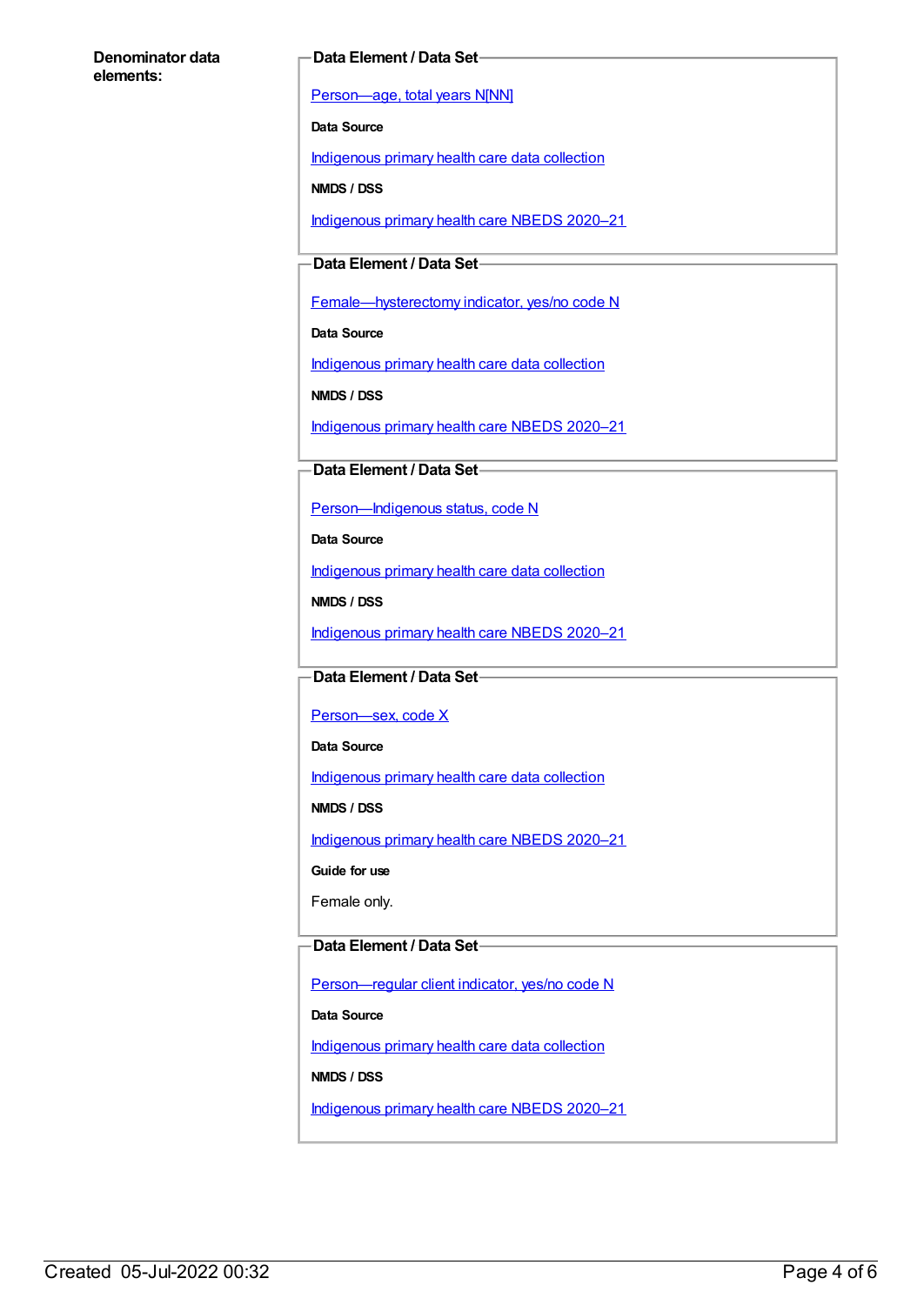| Disaggregation: | 1. Age:                                                                                                                                                         |
|-----------------|-----------------------------------------------------------------------------------------------------------------------------------------------------------------|
|                 | 20-24 years<br>a)                                                                                                                                               |
|                 | 25-34 years<br>b)                                                                                                                                               |
|                 | 35-44 years<br>C)                                                                                                                                               |
|                 | 45-54 years<br>d)                                                                                                                                               |
|                 | e) 55-64 years                                                                                                                                                  |
|                 | 65-69 years<br>f)                                                                                                                                               |
|                 | 70-74 years<br>g)                                                                                                                                               |
| Comments:       | This indicator covers a 24 month reporting period from 1 January 2020 to 31<br>December 2021:                                                                   |
|                 | • Indigenous primary health care NBEDS 2019-20 covers the period<br>01/01/2020 to 30/06/2020<br>a Indianaus primeruheelth eere NDEDS 2020, 21 eeugra the period |

- Indigenous primary health care NBEDS 2020-21 covers the period 01/07/2020 to 30/06/2021
- Indigenous primary health care NBEDS 2021–22 (to be released) will cover the period 01/07/2021 to 31/12/2021.

## **Representational attributes**

| Percentage |
|------------|
|            |
|            |
|            |
|            |

## **Indicator conceptual framework**

| <b>Framework and</b> | Effective/Appropriate/Efficient |
|----------------------|---------------------------------|
| dimensions:          |                                 |

### **Data source attributes**

| Data sources: | Data Source                                    |
|---------------|------------------------------------------------|
|               | Indigenous primary health care data collection |
|               | Frequency                                      |
|               | 6 monthly                                      |
|               | Data custodian                                 |
|               | Australian Institute of Health and Welfare.    |

## **Source and reference attributes**

| <b>Submitting organisation:</b> | Australian Institute of Health and Welfare |
|---------------------------------|--------------------------------------------|
|                                 | Australian Government Department of Health |